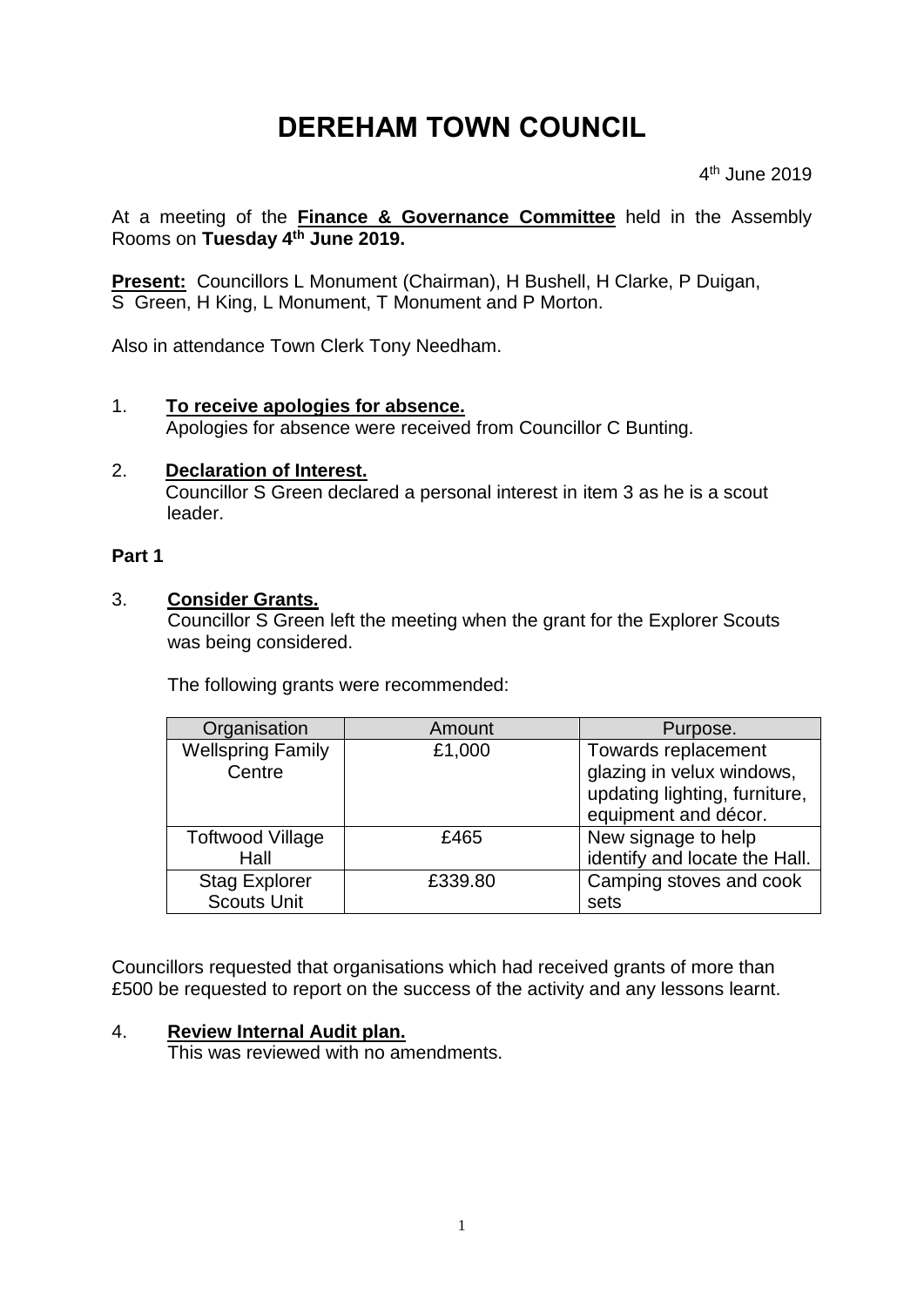#### 5. **Review of Internal Audit Terms of Reference.**

This was reviewed with the following amendments, where the internal auditor needs to write to the Chairman of Finance and Governance and the Mayor, that they also write to the Deputy Chairman and the Deputy Mayor.

#### 6. **Review of Financial and Operational Risks Register.**

These were reviewed; the risk of the Clerk being away from work for extended periods due to ill health was discussed. While the day to day work of the Council would continue other matters could be held, the risk would need to be considered at the time it happens and be dependent on how long the absence is expected and the work to be carried out. The Council should consider this risk the next time it reviews its levels of reserves.

The Committee recommended that the fire risk assessments and all inspections for the Assembly Rooms be reviewed this year as part of the review of risk assessment. The results would be reported back to the finance and governance committee.

# 7. **Appoint Internal Auditor 2019/20. Appoint Internal Auditor 2019/20**

In considering two options:

The Committee recommended that Mr Robin Goreham be appointed as the internal auditor for 2019/20 at an hourly rate of £16/hr.

#### 8. **Expenditure Against Budget 2018/19.** The Investment Strategy was reviewed, there were no amendments.

#### 9. **Review Investment Strategy.**

The Investment Strategy was reviewed, there were no amendments.

## **Part 2**

## 10. **Receive and review end of year documents.**

The committee reviewed the following documents:

- a) Report from Internal Auditor
	- This was not ready; it would be presented at full Council.
- b) Bank Reconciliation
- c) Year End Adjust
- d) Movement to and From Reserves
- e) Income and Expenditure Account
- f) Balance Sheet
- g) Borrowing and Investment Report A revised report was issued on the evening with explanation.
- h) Review 5 year budget and building repair budget